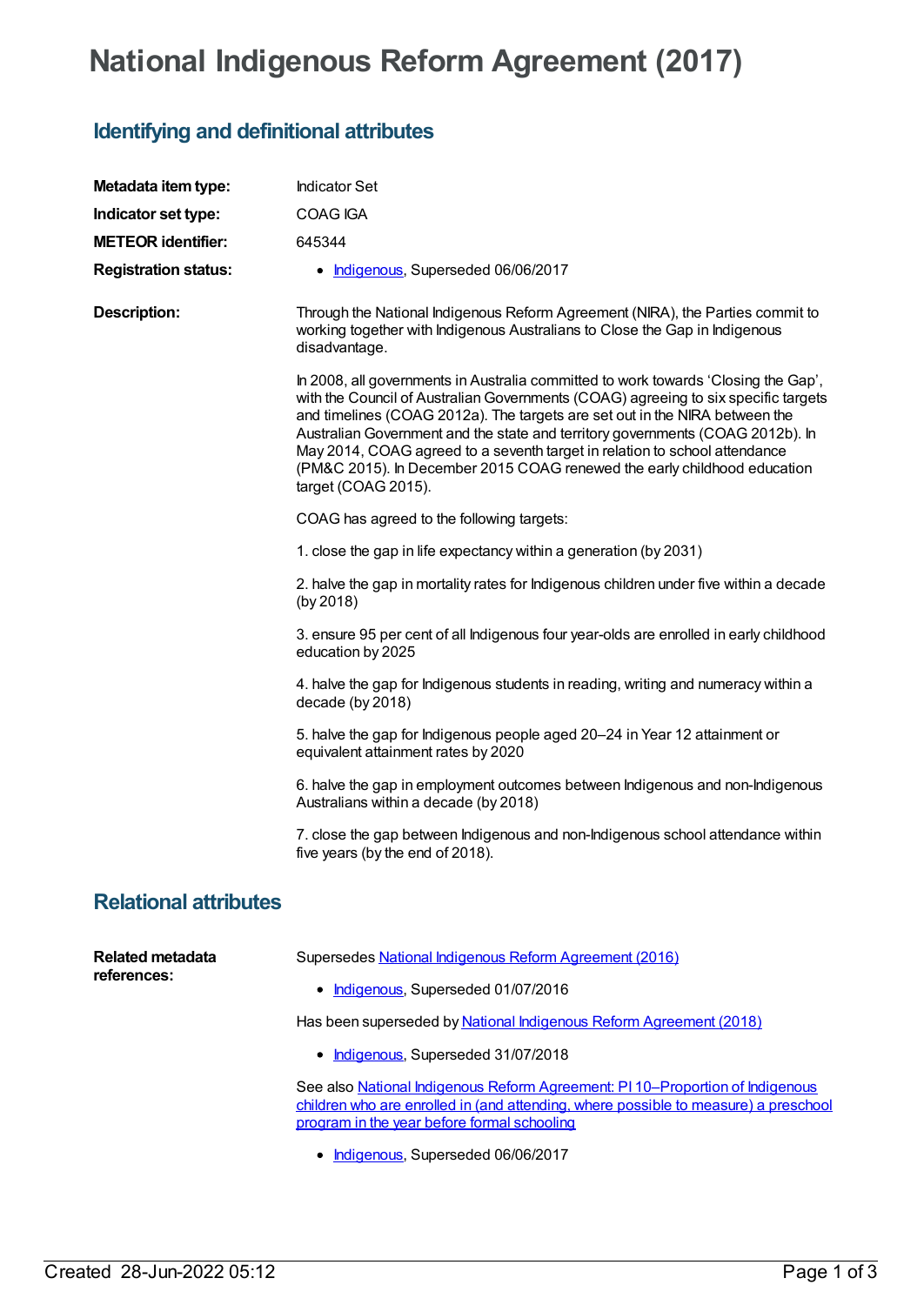| Outcome areas linked to<br>this Indicator set: | Indigenous Australians achieve health outcomes comparable to the broader<br>populationIndigenous, Standard 21/07/2010                                                                                                                           |
|------------------------------------------------|-------------------------------------------------------------------------------------------------------------------------------------------------------------------------------------------------------------------------------------------------|
|                                                | Indigenous children are born and remain healthylndigenous, Standard 21/07/2010                                                                                                                                                                  |
|                                                | Indigenous children have access to affordable, quality early childhood education in<br>the year before full-time schooling Indigenous, Standard 01/07/2016                                                                                      |
|                                                | Indigenous children have the same health outcomes as other Australian<br>childrenIndigenous, Standard 21/07/2010                                                                                                                                |
|                                                | Indigenous people of working age participate effectively in all sectors and at all levels<br>of the labour marketIndigenous, Standard 21/07/2010                                                                                                |
|                                                | Indigenous people remain healthy and free of preventable diseaseIndigenous,<br>Standard 21/07/2010                                                                                                                                              |
|                                                | Indigenous students meet basic literacy and numeracy standards and overall levels of<br>literacy and numeracy are improving Indigenous, Standard 21/07/2010                                                                                     |
|                                                | Schooling promotes social inclusion and reduces the educational disadvantage of<br>children, especially Indigenous childrenIndigenous, Standard 01/07/2016                                                                                      |
|                                                | The Indigenous workforce age population has the depth and breadth of skills and<br>capabilities required for the 21st century labour marketIndigenous, Standard                                                                                 |
| Indicators linked to this<br>Indicator set:    | 21/07/2010<br>National Indigenous Reform Agreement: P101—Estimated life expectancy at birth,<br>2017                                                                                                                                            |
|                                                | Indigenous, Superseded 06/06/2017                                                                                                                                                                                                               |
|                                                | National Indigenous Reform Agreement: PI02-Mortality rate by leading causes.<br>2017<br>Indigenous, Superseded 06/06/2017                                                                                                                       |
|                                                | National Indigenous Reform Agreement: P103-Rates of current daily smokers, 2017<br>Indigenous, Superseded 06/06/2017                                                                                                                            |
|                                                | National Indigenous Reform Agreement: P104—Levels of risky alcohol consumption,<br>2017                                                                                                                                                         |
|                                                | Indigenous, Superseded 06/06/2017                                                                                                                                                                                                               |
|                                                | National Indigenous Reform Agreement: PI05-Prevalence of overweight and<br>obesity, 2017<br>Indigenous, Superseded 06/06/2017                                                                                                                   |
|                                                | National Indigenous Reform Agreement: PI06-Under five mortality rate by leading<br>cause, 2017                                                                                                                                                  |
|                                                | Indigenous, Superseded 06/06/2017                                                                                                                                                                                                               |
|                                                | National Indigenous Reform Agreement: PI07-Proportion of babies born of low<br>birthweight, 2017<br>Indigenous, Superseded 06/06/2017                                                                                                           |
|                                                | National Indigenous Reform Agreement: P108—Tobacco smoking during pregnancy.<br>2017                                                                                                                                                            |
|                                                | Indigenous, Superseded 06/06/2017                                                                                                                                                                                                               |
|                                                | National Indigenous Reform Agreement: PI09-Antenatal care, 2017<br>Indigenous, Superseded 06/06/2017                                                                                                                                            |
|                                                | National Indigenous Reform Agreement: PI 10–Proportion of Indigenous children who<br>are enrolled in (and attending, where possible to measure) a preschool program in<br>the year before formal schooling<br>Indigenous, Superseded 06/06/2017 |
|                                                | National Indigenous Reform Agreement: PI 11—Percentage of students at or above<br>the national minimum standard in reading, writing and numeracy for Years 3, 5, 7 and<br>9,2017                                                                |
|                                                | Indigenous, Superseded 06/06/2017                                                                                                                                                                                                               |

National Indigenous Reform Agreement: PI [12a—Attainment](https://meteor.aihw.gov.au/content/645405) of Year 12 or equivalent